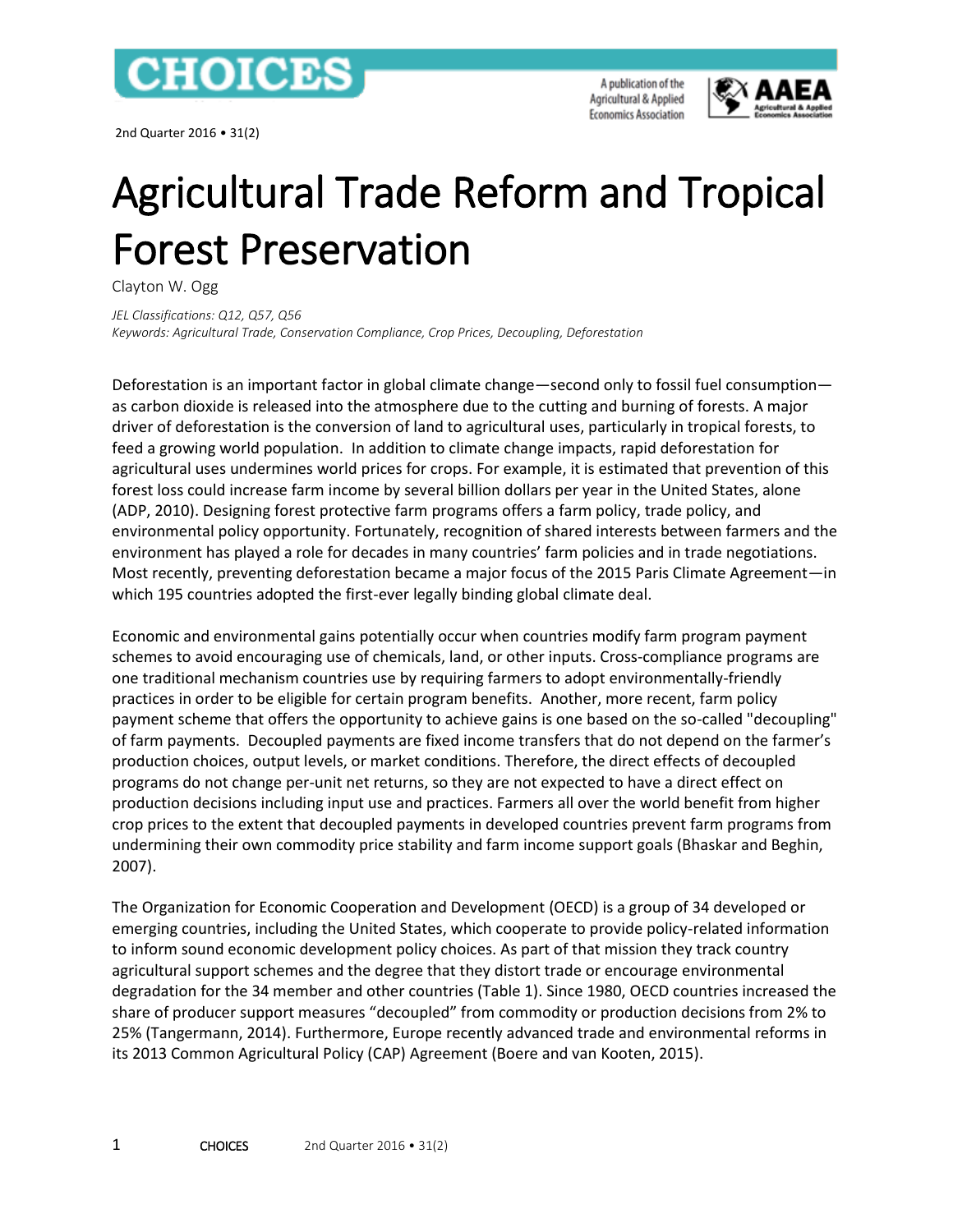Farm subsidies in tropical countries historically were much smaller and therefore less of a trade reform and environmental opportunity. This changed dramatically as falling crop prices since 2007-2013 led these emerging agricultural countries to dramatically increase subsidies (Clay, 2013). Farm subsidies became major budget items, often comparable in size to those in Europe and in the United States. Much of the world's deforestation occurs in countries that undermine crop prices by heavily subsidizing farmers' use of fertilizer, water, or credit. In these countries experiencing rapid forest loss, conservation compliance offers an important forest preservation tool. In addition, decoupled payments can better support farmers and reduce pollution from fertilizer in nearly all tropical countries that subsidize agriculture.

## Conservation Compliance Success in Brazil

Brazil operates a conservation compliance program as part of its \$73 billion credit programs (Assuncao et al., 2013). To be eligible, farmers or livestock producers seeking heavily subsidized loans must submit paper work documenting their intentions to protect certain forests and savannas to avoid greenhouse gas emissions and protect wildlife. Although Brazil's compliance focuses on saving protected forests and savannas from conversion to agriculture, and not on preventing program related expansion in other input use, Brazil significantly benefits the world's crop farmers as saving forests from agricultural expansion avoids undermining crop prices.

Brazil's farm programs are not decoupling schemes. Although Brazil is not currently a member of the OECD, the organization evaluates the support schemes of Brazil and seven other agriculturally important countries. The OECD finds that "price support payments based on output and payments based on input use" account for 78% of subsidy payments in Brazil (OECD, 2015b).

| Table 1. Producer Support Estimate,<br>% of Gross Farm Receipts, 2014 |           |
|-----------------------------------------------------------------------|-----------|
| Country/Group                                                         | Percent   |
| Australia                                                             | 2.2695    |
| <b>Brazil</b>                                                         | 4.3894    |
| Canada                                                                | 8.9776    |
| Chile                                                                 | 3.094     |
| China                                                                 | 20.207    |
| Colombia                                                              | 16.6372   |
| <b>European Union</b>                                                 |           |
| (28)                                                                  | 18.3642   |
| Iceland                                                               | 47.7035   |
| Indonesia                                                             | 23.3707   |
| Israel                                                                | 9.7652    |
| Japan                                                                 | 49.201    |
| Kazakhstan                                                            | 6.4508    |
| Korea                                                                 | 51.1391   |
| Mexico                                                                | 13.3049   |
| New Zealand                                                           | 0.9902    |
| Norway                                                                | 58.373    |
| OFCD                                                                  | 17.324    |
| Russia                                                                | 8.8759    |
| South Africa                                                          | 2.4166    |
| Switzerland                                                           | 56.5541   |
| <b>Turkey</b>                                                         | 22.5582   |
| Ukraine                                                               | $-8.2241$ |
| <b>USA</b>                                                            | 9.796     |
| Source: OECD, 2015.                                                   |           |

Brazil's conservation compliance program mainly helps with price protection—but not economic efficiency—as it apparently offsets much or all of the production increases generated by the subsidy. Even during the high price years of the biofuel boom, Brazil's conservation compliance denied loans to many farmers, saving an estimated 2,700 square kilometers of forest from agricultural expansion (Assuncao et al., 2013). This success places Brazil's conservation compliance program among the most successful programs in the world for protecting ecosystems and reducing greenhouse gases. Brazil also implements other forest preservation programs which substantially reduce forest loss (Velasco-Bedoya, Juliao, and Siqueira, 2015). With crop prices now much lower than during the above study period, and farmer subsidies rising dramatically, the influence of Brazil's conservation compliance program could greatly increase (Clay, 2013).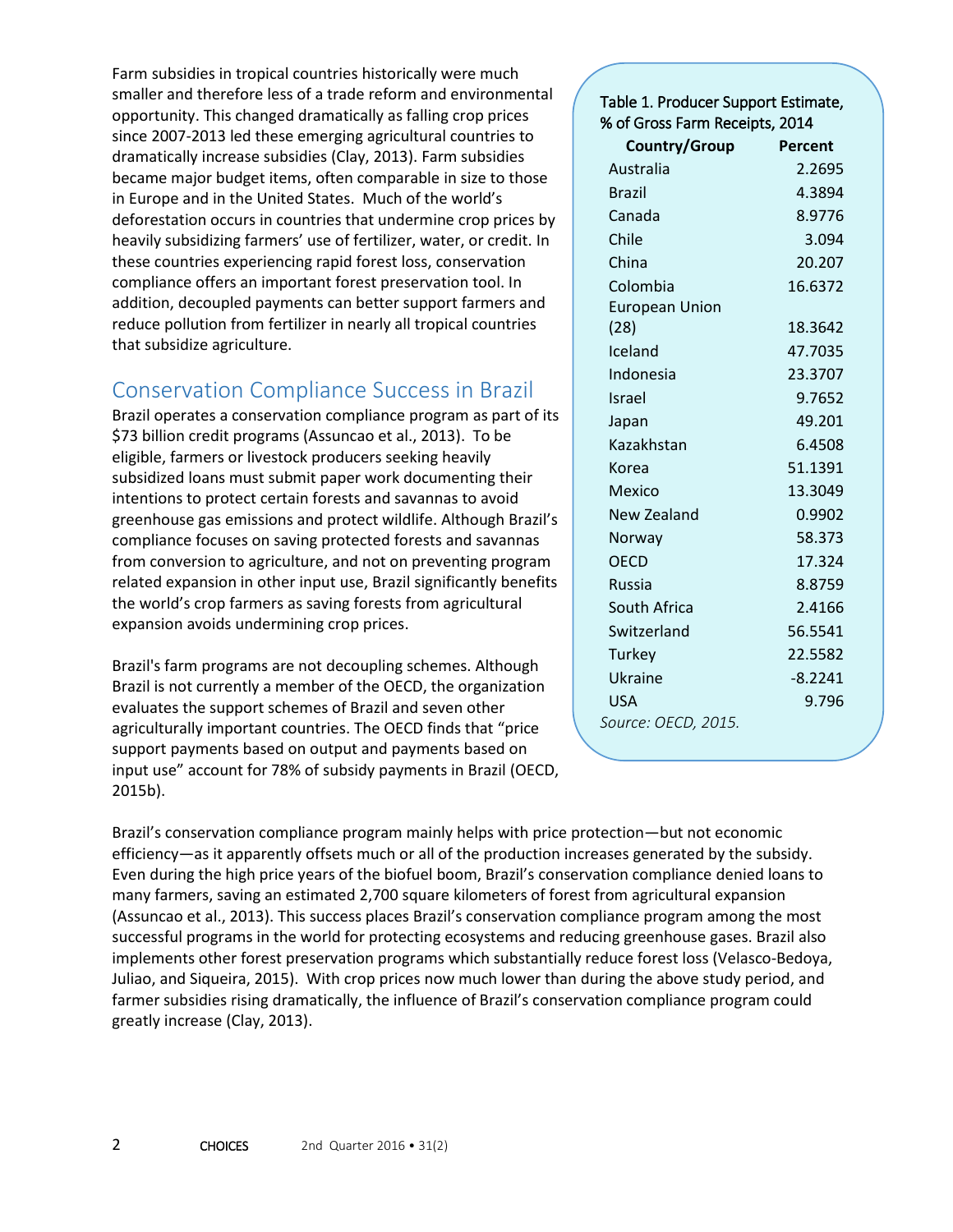## Which Approach, or All of the Above?

While cross compliance integration of environmental and farm programs helps prevent programs from undermining crop prices and causing environmental damage, some analysts have pointed out that conservation compliance could become a rationale for continuing inefficient farm subsidies, such as those not decoupled (Tangermann, 2014).

The U.S. experience could be instructive. A coalition of environmental groups and farmers supported creation of the Conservation Reserve Program (CRP) in the United States in 1985, which in the final days of the farm bill process included Conservation Compliance programs (Ogg, 1992). The coalition continued to grow and decoupling became a focus, leading to partial decoupling in 1990 and more complete decoupling in 1996 (U.S. Congress, 1996). Scientists credit the compliance program's wetlands protections, called the "Swampbuster Program," with dramatically reducing wetland loss in the United States (Dahl, Johnson, and Frayer, 1991). The environmental group support for decoupling likely benefited from economic research, especially research by the United States Department of Agriculture (USDA), documenting benefits to farmers and the environment from the CRP and the Swampbuster Program (Heimlich et al., 1998; Ogg, 1992). Support for decoupling also benefited from economic research documenting benefits to farmers and to the environment from decoupling (Hertel, Tsigas, and Preckel, 1990). Environmental groups in the United States supported creation of economically efficient, decoupled programs favored by the OECD, just as they had supported conservation compliance.

OECD also encourages countries to move to separate conservation programs in order to better target environmental outcomes. Yet, publicly funded forest preservation programs face the targeting challenge of choosing which forests face the greatest risk of destruction for agricultural uses. In contrast, Brazil's conservation compliance program effectively targets those farmers actually interested in converting certain forests to cropland. The above challenge of creating targeting mechanisms for forest preservation adds to the immense, practical difficulty of finding major new funding or finding other, forest preservation incentives, such as payments for ecosystem services. Advancing new regulatory programs governing influential farmers' land use decisions also can be very difficult and unpopular. Exploiting shared interests between farmers and the environment, by advancing both, decoupling and conservation compliance, achieves the above targeting advantages as well as practical advantages.

#### Conservation Compliance for Southeast Asia and for Africa

Many emerging agricultural countries increased fertilizer subsidies in recent years, which can encourage agricultural production and undermine the world's commodity markets (Ricker-Gilbert, Jayne, and Shively, 2013). Seven African countries, including Nigeria, Ethiopia, Kenya, Zambia, Malawi, Tanzania, and Ghana, together spend \$2 billion per year on fertilizer subsidies (Ricker-Gilbert, Jayne, and Shively, 2013). Indonesia spends up to 6% of its budget on fertilizer subsidies (Armas, Osario, and Moreno-Dodson, 2010), and both Malaysia and Cambodia subsidize fertilizer. The above African and Asian countries account for much of the rapid forest loss occurring across Africa (Hosomuma et al., 2012) and the great majority of rapid losses across Asia, as they are at the early, most rapid stage of forest loss, with vast areas remaining for further destruction.

Scientists blame loss of forests and other ecosystems for up to 20% of greenhouse gases (National Research Council, 1992), and these losses represent some of the world's most severe wildlife and ecosystem challenges. Agriculture accounts for about 80% of forest destruction (Hosomuma et al., 2012) with much of it occurring in Brazil, in the above African countries, in Cambodia, in Malaysia, and in Indonesia. Conservation compliance for fertilizer could work by denying fertilizer vouchers to farmers who are caught destroying protected forests or destroying other important ecosystems. Vouchers allow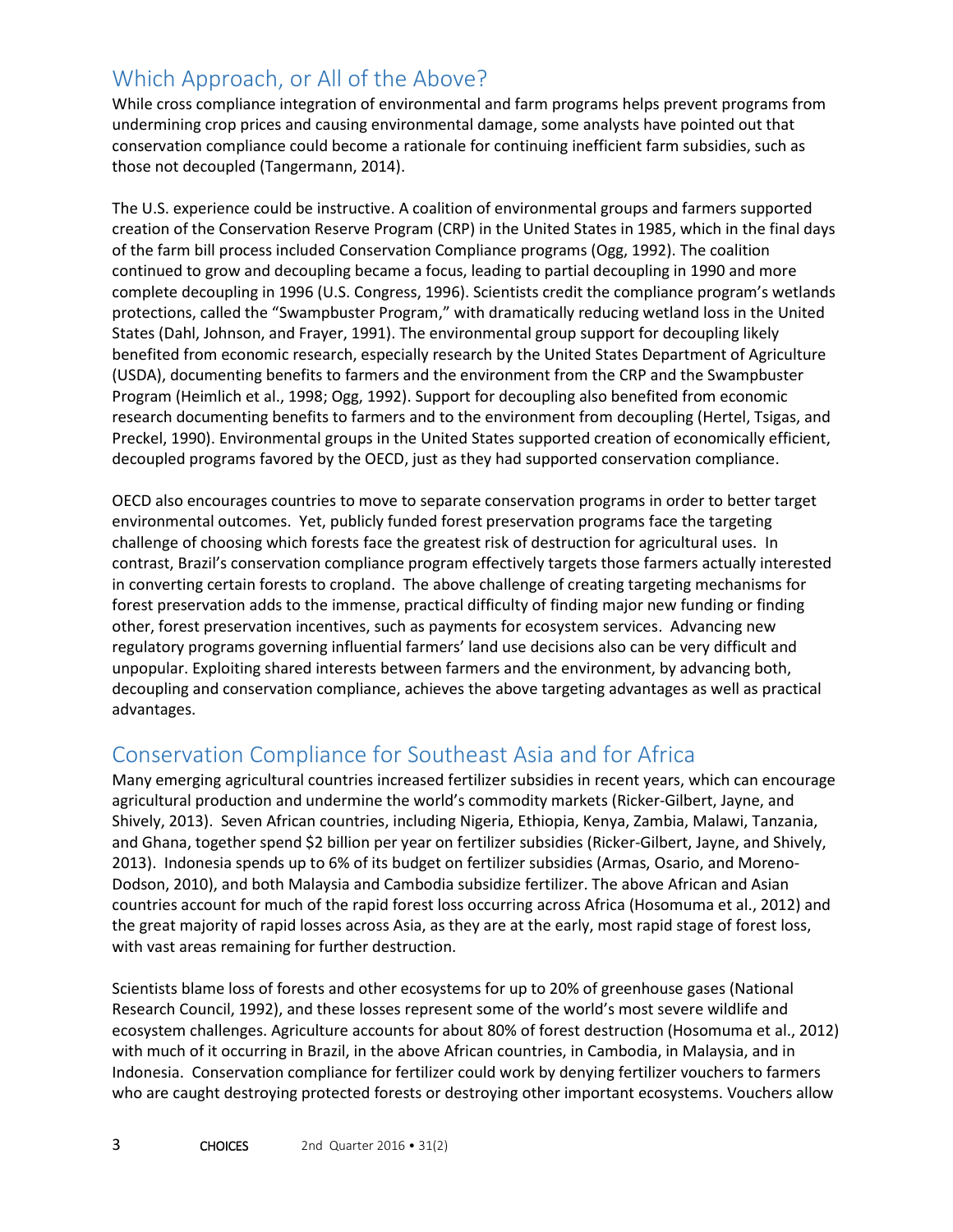farmers to purchase fertilizer in the market at a subsidized price. Malawi, Nigeria, Ghana, and Tanzania already use such a voucher system (Ricker -Gilbert, Jayne, and Shively, 2013; The World Bank, 2012), so adding conservation compliance measures is straightforward. Zambia, Ethiopia, and Kenya mainly implement government production and distribution systems for subsidizing fertilizer, as does Malaysia, Indonesia (Armas, Osario, and Moreno-Dodson, 2010), and India (Jha, Srinivasan, and Landis, 2007). In these latter countries that do not employ vouchers, a voucher system could replace the current systems for subsidizing fertilizer in order to create a conservation compliance program. Vouchers' more marketoriented approach also achieves efficiencies enjoyed domestically.

## Where Conservation Compliance Would Not Work

Fertilizer subsidies encourage certain input use and increase crop production, but may not cause additional deforestation (Chibwanna, Jumbe, and Shivelly, 2013). Conservation compliance nevertheless can provide considerable leverage toward discouraging cropland expansion into forested areas, as compliance denies subsidies for the whole farm, not just for land newly brought under cultivation. Conservation compliance is only relevant where countries subsidize agriculture. Mozambique, Zimbabwe, Angola, Cameron, and Central African Republic experience some of the world's most rapid forest destruction, and risk of future forest destruction (Hosomuma et al., 2012), but provide few subsidies to farmers (Druilhe and Barreiro-Hurle, 2012). Because of the widespread existence of farm subsidies, conservation compliance provides an option for protecting the most at-risk forests throughout nearly all of Asia and Latin America, and in most of Africa, as well, but these five African countries that rarely subsidize farmers may need to find other remedies.

## Decoupling Opportunities in India and China

Decoupling is especially relevant for larger crop-producing countries like India and China, where agricultural expansion into forested areas rarely occurs (Hosomuma et al., 2012). In addition to about a \$10 billion/year input subsidy program (Jha, Srinivasan, and Landis, 2007) focusing on irrigation, fertilizer, and credit, India's government buys and stores rice and wheat at highly subsidized prices. India's fertilizer subsidies and other subsidies add to air and water pollution from fertilizer. Fertilizer in Asia is a major source of the world's nitrogen related pollutants (Galloway et al., 2004) that cause eutrophication, dead zones in the ocean, acid pollution in the ocean, and loss of habitat, as well as nitrous oxide emissions into the atmosphere.

Decoupling reforms offer substantial economic efficiency as well as reduced pollution from fertilizers. Fertilizer subsidies attempt to support both farmers and consumers to meet humanitarian needs, but fertilizer subsidies may accomplish this less efficiently compared to agricultural research, education, and rural roads (Fan, Gulati, and Thorat, 2008).

Chinese subsidies grew from about \$3.6 billion/year to \$28 billion/year between 2004 and 2014 (Patton, 2014). However, most provinces across China base payments on acreage historically devoted to grain (Gale, Lohmar, and Taun, 2005). Payments to farmers which are decoupled to this degree tend to reduce world market prices, but only slightly (Bhaskar and Beghin, 2007). From a trade and environment standpoint, China's farm subsidy design ranks among the more benign.

Pursuing conservation compliance, as well as decoupling, potentially could help preserve some of the few remaining ecosystems affected by India and China's agriculture. But saving those remaining forests would affect crop production in India and China only modestly. In contrast to decoupling, conservation compliance for forest preservation offers slight relief for any program related damage to world crop prices by either India or China.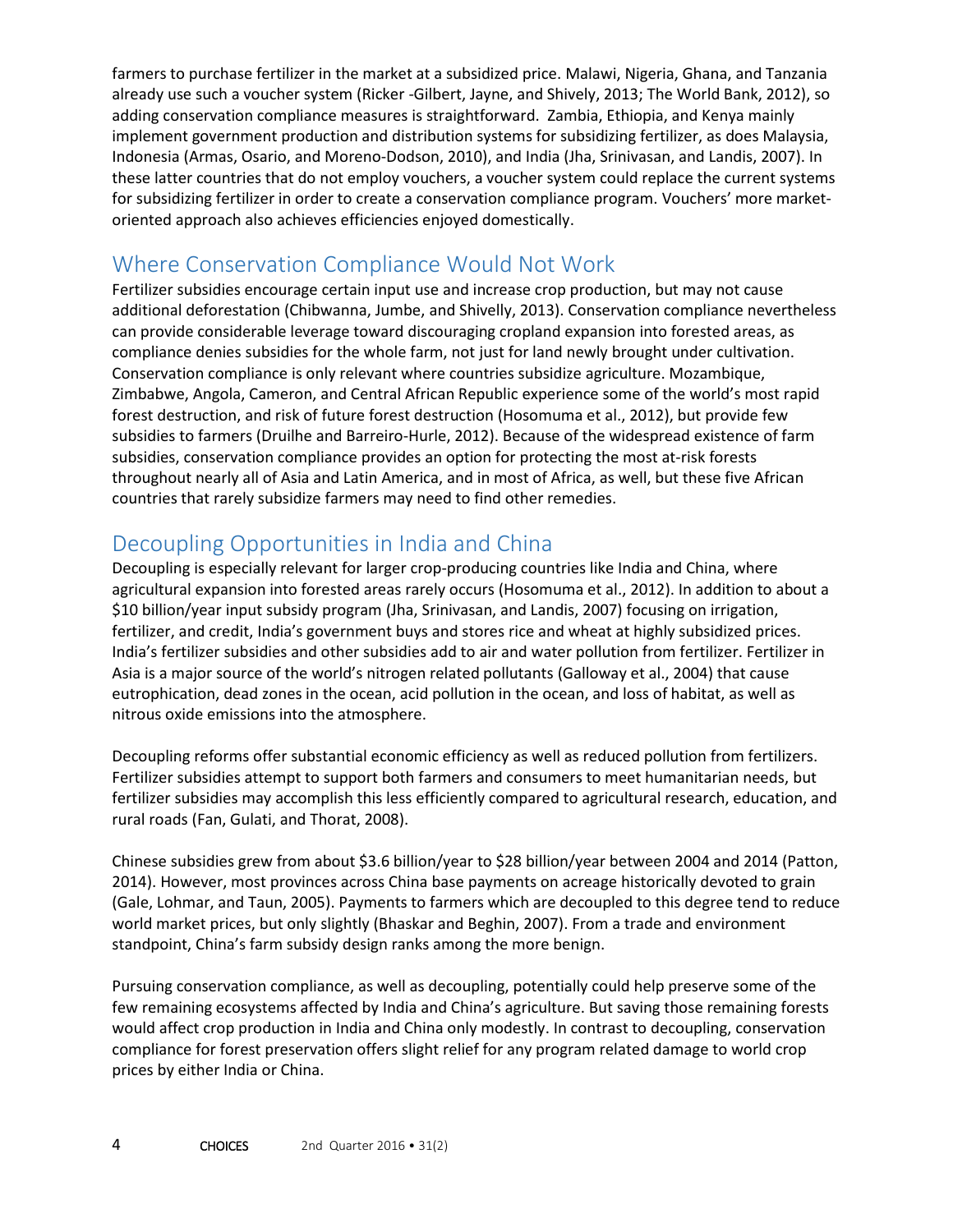## Backsliding in the United States

Farm legislation in 1996 made the United States an early leader in decoupling farm program payments (U.S. Congress, 1996). Farmers could not increase their government subsidies by plowing up more land or applying more chemical inputs. Unfortunately, the periodic nature of farm legislation in the United States led to uncertainty about the extent of the 1996 decoupling effort over the long term. As programs evolved, farmers were allowed to update both the yields used in some payment formulas and the crop specific acreages used as the basis for payments. The "Sodsaver" in the most recent United States farm legislation (U.S. Congress, 2014) makes these weaknesses more explicit by allowing farmers to include newly plowed acres in payment formulas as soon as four years have elapsed, and only half of the payments are denied even during these initial four years. The United States has lost so much grassland in the prairie pothole, nesting region for birds, any further losses pose a serious wildlife issue.

In contrast, the 2013 CAP agreement commits the European Union (EU) countries to a single payment based on farm size, irrespective of crop or output (Boere and van Kooten, 2015). Under the CAP, 30% of EU payments support "green" practices, including crop rotations, preservation of grassed areas, and a 5% set-aside for buffer related practices. U.S. farmers benefit more than most from trade reforms, because the United States is one of the largest exporters of agricultural products in the world.

#### Exploiting Shared Farm, Trade Reform, and Environmental Interests

Reforming agricultural trade historically poses the greatest challenges compared to other trade reforms but offers by far the largest economic and environmental benefits to society (Laborde and Martin, 2013). Until recently, gains in protecting world crop prices occurred gradually as some developed countries moved toward decoupled, or at least, partially decoupled payment schemes, to avoid encouraging chemical use and land use. However, India, China, Brazil, and some other emerging agricultural powers now subsidize agriculture on a scale comparable to the developed countries. By working together to reform trade, both developed countries and tropical countries can better support farmers, reduce pollution, and protect forests.

Because of the immense size of the rainforests and savannas in Brazil and the large threat posed by agricultural expansion, Brazil's conservation compliance program has real potential for preserving ecosystems, reducing greenhouse gases, and supporting crop prices. In Malawi, fertilizer subsidies account for as much as 16% of the national budget (Dorward and Chirwa, 2011), and fertilizer subsidy programs constitute important programs for farmers in Indonesia, in several key African countries, and in other developing countries. Farmers in some areas of Central Africa experiencing the most rapid forest destruction receive virtually no farm subsidies, but most of the world's rapid forest destruction occurs in countries that rely on these input subsidy designs.

#### For More Information

- Avoided Deforestation Partners (ADP). 2010. "Tropical Deforestation: The Threat to American Farms and Jobs." Available online: [http://assets.usw.org/our-union/pulp-paper-forestry/farms-here](http://assets.usw.org/our-union/pulp-paper-forestry/farms-here-forests-there-report-5-26-10.pdf)[forests-there-report-5-26-10.pdf](http://assets.usw.org/our-union/pulp-paper-forestry/farms-here-forests-there-report-5-26-10.pdf)
- Armas, E., C. Osario, and B. Moreno- Dodson. 2010. "Agricultural Spending and Growth: The Example of Indonesia." The World Bank. Available online: <http://siteresources.worldbank.org/INTPREMNET/Resources/EP9.pdf>
- Assuncao, J., C. Gandour, R. Rocha, and R. Rocha. 2013. "Does Credit Affect Deforestation? Evidence from a Rural Credit Policy in the Brazilian Amazon." Climate Policy Initiative Technical Report, Rio. Available online[:http://climatepolicyinitiative.org/wp-content/uploads/2013/01/Does-Credit-Affect-](http://climatepolicyinitiative.org/wp-content/uploads/2013/01/Does-Credit-Affect-Deforestation-Evidence-from-a-Rural-Credit-Policy-in-the-Brazilian-Amazon-Technical-Paper-English.pdf)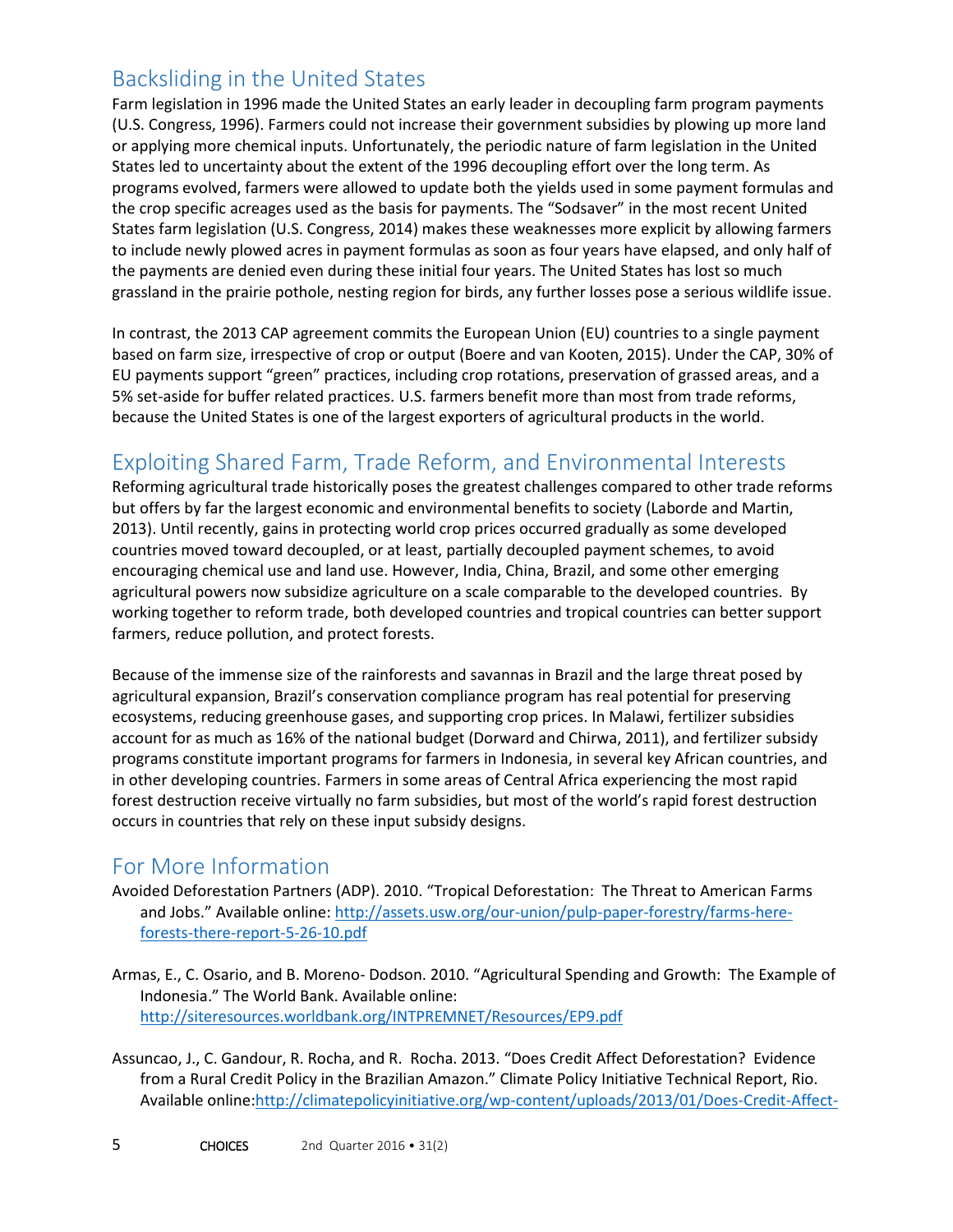[Deforestation-Evidence-from-a-Rural-Credit-Policy-in-the-Brazilian-Amazon-Technical-Paper-](http://climatepolicyinitiative.org/wp-content/uploads/2013/01/Does-Credit-Affect-Deforestation-Evidence-from-a-Rural-Credit-Policy-in-the-Brazilian-Amazon-Technical-Paper-English.pdf)[English.pdf](http://climatepolicyinitiative.org/wp-content/uploads/2013/01/Does-Credit-Affect-Deforestation-Evidence-from-a-Rural-Credit-Policy-in-the-Brazilian-Amazon-Technical-Paper-English.pdf)

- Bhaskar, A., and J. Beghin. 2007. "How Coupled are Decoupled Farm Payments? A Review of the Evidence." Working Paper 07021, Department of Economics, Iowa State University, Ames. Available online: [http://www2.econ.iastate.edu/research/webpapers/paper\\_12841\\_07021.pdf](http://www2.econ.iastate.edu/research/webpapers/paper_12841_07021.pdf)
- Boere, E., and G. van Kooten. 2015. "Reforming the Common Agricultural Policy: Decoupling Agricultural Payments from Production and Promoting the Environment." Working Paper 2012-01, Department of Economics, University of Victoria, Victoria. Available online: <https://web.uvic.ca/~repa/publications/REPA%20working%20papers/WorkingPaper2015-01.pdf>
- Chibwana, C., C. Jumbe, and G. Shively. 2013. "Agricultural Subsidies and Forest Clearing in Malawi." *Environmental Conservation 40:*60-70. Available online: [http://journals.cambridge.org/action/displayAbstract?fromPage=online&aid=8824896&fileId=S0376](http://journals.cambridge.org/action/displayAbstract?fromPage=online&aid=8824896&fileId=S0376892912000252) [892912000252](http://journals.cambridge.org/action/displayAbstract?fromPage=online&aid=8824896&fileId=S0376892912000252)
- Clay, J. 2013. "Are Agricultural Subsidies Causing More Harm Than Good?" *The Guardian*. Available online: [http://www.theguardian.com/sustainable-business/agricultural-subsidies-reform](http://www.theguardian.com/sustainable-business/agricultural-subsidies-reform-government-support)[government-support](http://www.theguardian.com/sustainable-business/agricultural-subsidies-reform-government-support)
- Dahl, T., Johnson, C., and Frayer, W. 1991. Wetlands Status and Trends in the Conterminous United States MID-1970's to MID-1980's. Washington, DC: U.S. Fish and Wildlife Service. Available online: [http://repositories.tdl.org/tamug-ir/bitstream/handle/1969.3/24361/6466-](http://repositories.tdl.org/tamug-ir/bitstream/handle/1969.3/24361/6466-Status%20and%20Trends%20of%20Wetlands%20in%20the%20Conterminous%20United%20States,%20mid-1970s%20to%20mid-1980s.pdf?sequence=1) [Status%20and%20Trends%20of%20Wetlands%20in%20the%20Conterminous%20United%20States,](http://repositories.tdl.org/tamug-ir/bitstream/handle/1969.3/24361/6466-Status%20and%20Trends%20of%20Wetlands%20in%20the%20Conterminous%20United%20States,%20mid-1970s%20to%20mid-1980s.pdf?sequence=1) [%20mid-1970s%20to%20mid-1980s.pdf?sequence=1](http://repositories.tdl.org/tamug-ir/bitstream/handle/1969.3/24361/6466-Status%20and%20Trends%20of%20Wetlands%20in%20the%20Conterminous%20United%20States,%20mid-1970s%20to%20mid-1980s.pdf?sequence=1)
- Dorward, A. and E. Chirwa. 2011. "The Malawi Agricultural Input Subsidy Programme: 2005/06 to 2008/09." *International Journal of Agricultural Sustainability* 9:232-247. Available online: <http://www.tandfonline.com/doi/pdf/10.3763/ijas.2010.0567>
- Druilhe, Z., and J. Barreireo-Hurle. 2012. "Fertilizer Subsidies in Sub-Saharan Africa." Food and Agriculture Organization of the United Nations, ESA Working paper No. 12-04. Available online: <http://www.fao.org/3/a-ap077e.pdf>
- Fan, S., A. Gulati, and S. Thorat. 2008."Investment, Subsidies and Pro-Poor Growth in Rural India." *Agricultural Economics 39*:163-170. Available online:<https://ideas.repec.org/p/fpr/ifprid/716.html>
- Gale, F., B. Lohmar, and F. Taun. 2005. "China's New Farm Subsidies." Washington D.C.: U.S. Department of Agriculture, Economic Research Service, International Trade and Outlook, WRS-05- 01. Available online: [http://www.ers.usda.gov/publications/wrs-international-agriculture-and](http://www.ers.usda.gov/publications/wrs-international-agriculture-and-trade-outlook/wrs0501.aspx#.U80YS7HtKHA)[trade-outlook/wrs0501.aspx#.U80YS7HtKHA](http://www.ers.usda.gov/publications/wrs-international-agriculture-and-trade-outlook/wrs0501.aspx#.U80YS7HtKHA)
- Galloway, J., F. Dentener, D. Capone, E. Bowey, R. Howarth, S. Seitzinger, G. Asner, C. Cleveland, P. Green, E. Holland, D. Darl, A. Michaels, J. Porter, A. Townsend, and C. Vorosmarty. 2004. "Nitrogen Cycles: Past, Present, and Future." *Biogeochemistry 70*:153-206. Available online: [http://128.125.126.117/assets/sites/125/docs/Galloway\\_et\\_al\\_2004\\_BGC.pdf](http://128.125.126.117/assets/sites/125/docs/Galloway_et_al_2004_BGC.pdf)
- Heimlich, R., K. Wiebe, R. Classen, D. Gadsby, and R. House. 1998. "Wetlands and Agriculture: Private Interests and Public Benefits." Washington D.C.: U.S. Department of Agriculture, Economic Research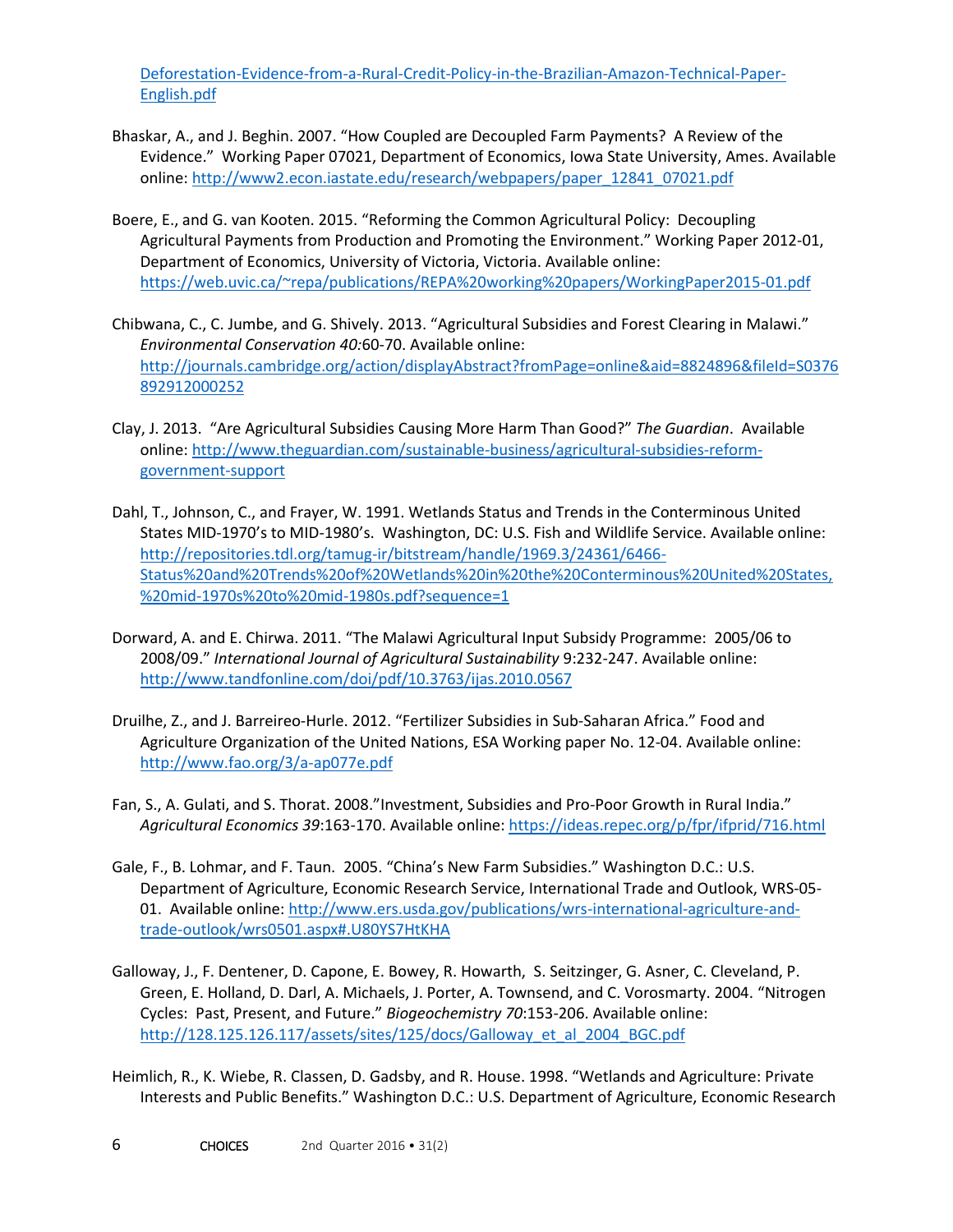Service, Aer No. 765. Available online: <http://ageconsearch.umn.edu/bitstream/34043/1/ae980765.pdf>

- Hertel, T., M. Tsigas, and P. Preckel. 1990. "Unfreezing Program Payment Yields: Consequences and Altermatives." *Choices.* Quarter 2.
- Hosonuma, N., M. Herold, V. De Sy, R. De Fries, M. Brockhaus, L. Verchot, A. Angelsen, and E. Romijin. 2012. "An Assessment of Deforestation and Forest Degradation Drivers in Developing Countries." *Environmental Research Letters, 7*. Available online[: http://iopscience.iop.org/1748-](http://iopscience.iop.org/1748-9326/7/4/044009/pdf/erl12_4_044009.pdf) [9326/7/4/044009/pdf/erl12\\_4\\_044009.pdf](http://iopscience.iop.org/1748-9326/7/4/044009/pdf/erl12_4_044009.pdf)
- Jha, S., P. Srinivasan, and M. Landes. 2007. "Indian Wheat and Rice Sector Policies and the Implications of Reform.". Washington D.C.: U.S. Department of Agriculture, Economic Research Service, Agricultural Economics Report 41. Available online[: http://www.ers.usda.gov/publications/err](http://www.ers.usda.gov/publications/err-economic-research-report/err41.aspx#.U80bTLHtKHA)[economic-research-report/err41.aspx#.U80bTLHtKHA](http://www.ers.usda.gov/publications/err-economic-research-report/err41.aspx#.U80bTLHtKHA)
- Laborde, D. and W. Martin. 2013. "Agricultural Trade: What Matters in the Doha Round?" Washington D.C.: International Food Policy Research Institute, Discussion Paper 01251. Available online: <http://ebrary.ifpri.org/utils/getfile/collection/p15738coll2/id/127429/filename/127640.pdf>
- National Research Council. 1992. "Policy Implications of Greenhouse Warming: Mitigation, Adaptation and the Science Base." Washington DC: *Academy Press*.

Ogg, C. 1992. "Addressing Environmental Needs in Farm Programs." *Agricultural History* 66:273-278.

Organization for Economic Cooperation and Development (OECD). 2015a. "Agricultural Policy Monitoring and Evaluation 2015." Paris: OECD Publishing. Available online: [https://www.oecd.org/tad/agricultural-policies/monitoring-evaluation-2015-highlights-july-](https://www.oecd.org/tad/agricultural-policies/monitoring-evaluation-2015-highlights-july-2015.pdf)[2015.pdf](https://www.oecd.org/tad/agricultural-policies/monitoring-evaluation-2015-highlights-july-2015.pdf)

Organization for Economic Cooperation and Development (OECD). 2015b. "Innovation, Agricultural Productivity and Sustainability in Brazil." OECD Food and Agricultural Reviews. Paris: OECD Publishing. Available online: [https://books.google.com/books?id=tZcwCgAAQBAJ&pg=PA84&lpg=PA84&dq=brazil+price+support](https://books.google.com/books?id=tZcwCgAAQBAJ&pg=PA84&lpg=PA84&dq=brazil+price+supports+2015&source=bl&ots=qEmAE-9GM4&sig=ZaQMGIvhRIyL6qbn78RQHxzVOck&hl=en&sa=X#v=onepage&q=brazil%20price%20supports%202015&f=false) [s+2015&source=bl&ots=qEmAE-](https://books.google.com/books?id=tZcwCgAAQBAJ&pg=PA84&lpg=PA84&dq=brazil+price+supports+2015&source=bl&ots=qEmAE-9GM4&sig=ZaQMGIvhRIyL6qbn78RQHxzVOck&hl=en&sa=X#v=onepage&q=brazil%20price%20supports%202015&f=false)[9GM4&sig=ZaQMGIvhRIyL6qbn78RQHxzVOck&hl=en&sa=X#v=onepage&q=brazil%20price%20supp](https://books.google.com/books?id=tZcwCgAAQBAJ&pg=PA84&lpg=PA84&dq=brazil+price+supports+2015&source=bl&ots=qEmAE-9GM4&sig=ZaQMGIvhRIyL6qbn78RQHxzVOck&hl=en&sa=X#v=onepage&q=brazil%20price%20supports%202015&f=false) [orts%202015&f=false](https://books.google.com/books?id=tZcwCgAAQBAJ&pg=PA84&lpg=PA84&dq=brazil+price+supports+2015&source=bl&ots=qEmAE-9GM4&sig=ZaQMGIvhRIyL6qbn78RQHxzVOck&hl=en&sa=X#v=onepage&q=brazil%20price%20supports%202015&f=false)

- Patton, D. 2014. "China to Spend 10 pct More on Farm Subsidies in 2014-Minister." *Reuters.* Available online: <http://www.reuters.com/article/2014/03/06/china-farming-idUSL3N0M313Y20140306>
- Ricker-Gilbert, J., T. Jayne, and G. Shively. 2013. "Addressing the "Wicked Problem" of Input Subsidy Programs in Africa." *Economic Perspectives and Policy 35*:322-340. Available online: <http://aepp.oxfordjournals.org/content/35/2/322.full.pdf>
- Tangermann, S. 2014. *Post-Bali Issues in Agricultural Trade: A Synthesis*. Paris: OECD. Available online: <http://www.oecd.org/tad/events/AL-Tangermann.pdf>
- Velazco-Bedoya, D., L. Juliao, and T. Siqueira. 2015. "The Effects of the New Brazilian Forest Act in Agribusiness Chain Structures." Paper presented at the Agriculture in an Interconnected World